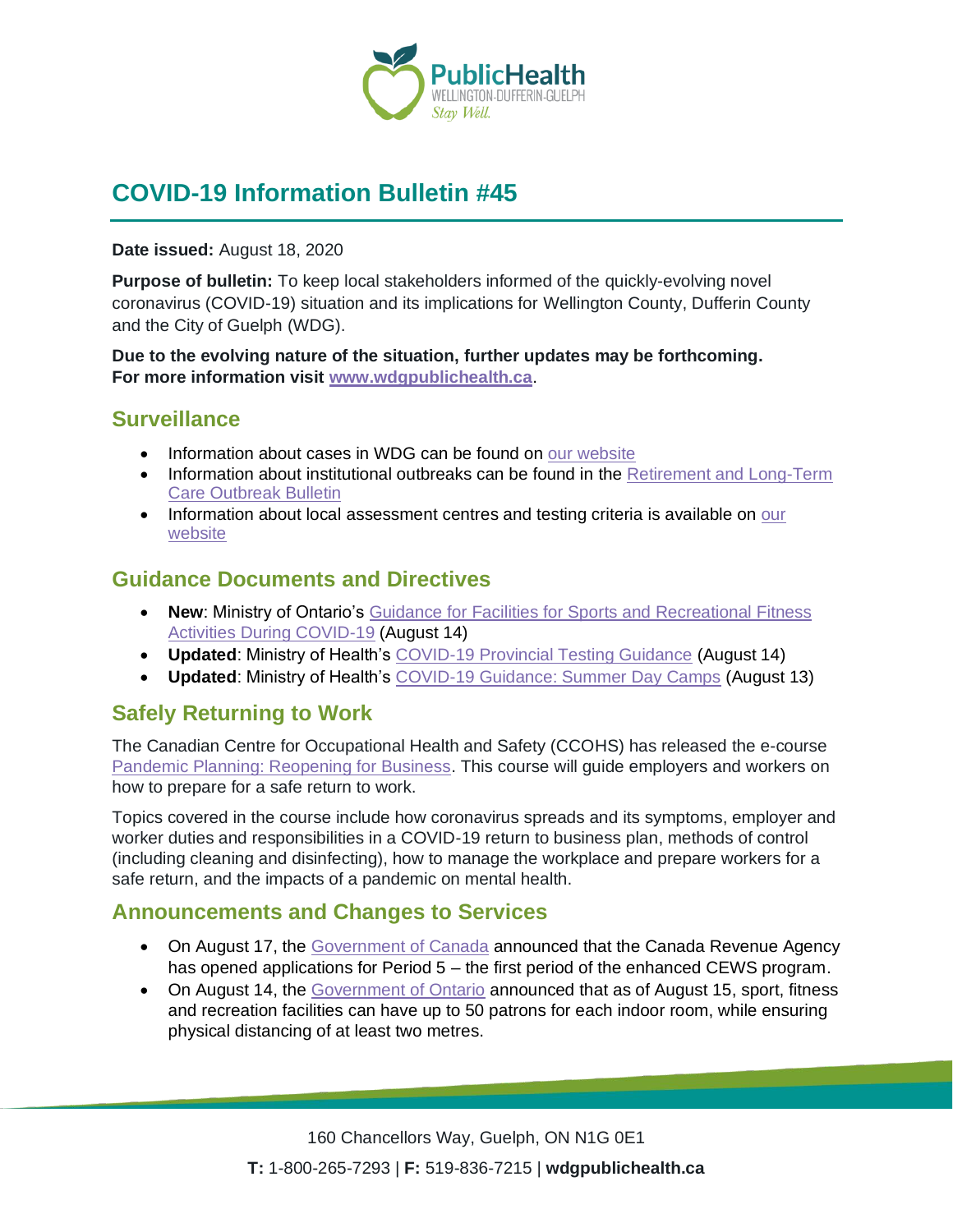

- On August 14, the [Government of Canada](https://www.canada.ca/en/transport-canada/news/2020/08/government-of-canada-releases-canadas-flight-plan-for-safe-air-travel.html) announced Canada's Flight Plan for [Navigating COVID-19,](https://tc.canada.ca/en/initiatives/covid-19-measures-updates-guidance-issued-transport-canada/canada-s-flight-plan-navigating-covid-19) which is the foundation for Canada's current and future efforts to reduce the public health risks of COVID-19 while travelling by aircraft.
- On August 14, the [Government of Canada](https://www.canada.ca/en/immigration-refugees-citizenship/news/2020/08/pathway-to-permanent-residency-recognizes-exceptional-service-of-asylum-claimants-on-front-lines-of-covid-19-pandemic.html) announced a temporary measure that will provide a pathway to permanent residency for asylum claimants working in the healthcare sector during the COVID-19 pandemic.
- On August 13, the [Government of Canada](https://www.canada.ca/en/office-infrastructure/news/2020/08/direct-help-for-bright-ideas-to-make-safer-pandemic-resilient-communities.html) announced that the Canada Healthy Communities Initiative will provide up to \$31 million in federal funding to support community-led solutions that respond to immediate and ongoing needs arising from COVID-19 over the next two years.



## **NEW Contact for Physical Distancing Floor Decals**

- WDG Public Health has physical distancing floor decals available for community partners to use at their locations.
- If you would like decals, please contact Anna Vanderlaan via email at [anna.vanderlaan@wdgpublichealth.ca](https://wdgpublichealth.sharepoint.com/sites/IMS-NovelCoronavirus/Shared%20Documents/General/Communications/COVID-19/Stakeholders/COVID-19%20Information%20Bulletin/Bulletin%2018/meghan.wiles@wdgpublichealth.ca)

#### **Additional Resources**

- PHAC's Canadians Crossing the Border Daily to Attend School in the United States: [How to Quarantine at Home During COVID-19](https://www.canada.ca/en/public-health/services/publications/diseases-conditions/covid-19-crossing-border-school-united-states.html) (August 14)
- PHAC's [COVID-19 and People With Disabilities in Canada](https://www.canada.ca/en/public-health/services/diseases/2019-novel-coronavirus-infection/guidance-documents/people-with-disabilities.html) (Updated August 17)

## *Ongoing COVID-19 Action*

## **COVID Alert App**

The [Government of Ontario](https://news.ontario.ca/opo/en/2020/07/covid-alert-available-for-download-beginning-today.html) is encouraging Ontarians to download [COVID Alert](https://covid-19.ontario.ca/covidalert?_ga=2.68068817.1702415536.1596548534-1123331746.1579028832) on their smartphones. The free, nation-wide app notifies users of potential exposure to COVID-19. Users who test positive for COVID-19 will receive a one-time key from their health authority that they can enter in the app. When the key is entered, COVID Alert will notify other users who may have come in close contact with that person for at least 15 minutes in the past 14 days so they can contact their local public health authority for guidance.

The app uses strong measures to protect data and does not track a user's location or collect personally identifiable information. The Privacy Commissioners of Canada and Ontario were consulted on the development of COVID Alert to ensure the highest level of privacy for users.

## **COVID-19 Testing**

Please go to an [Assessment Centre](https://wdgpublichealth.ca/your-health/covid-19-information-public/assessment-centres-wdg) to get tested. Public Health **DOES NOT** provide testing. No referral is needed. **Bring your health card to the assessment centre** (if you have one). It is OK if it is expired. Presenting your health card allows you to: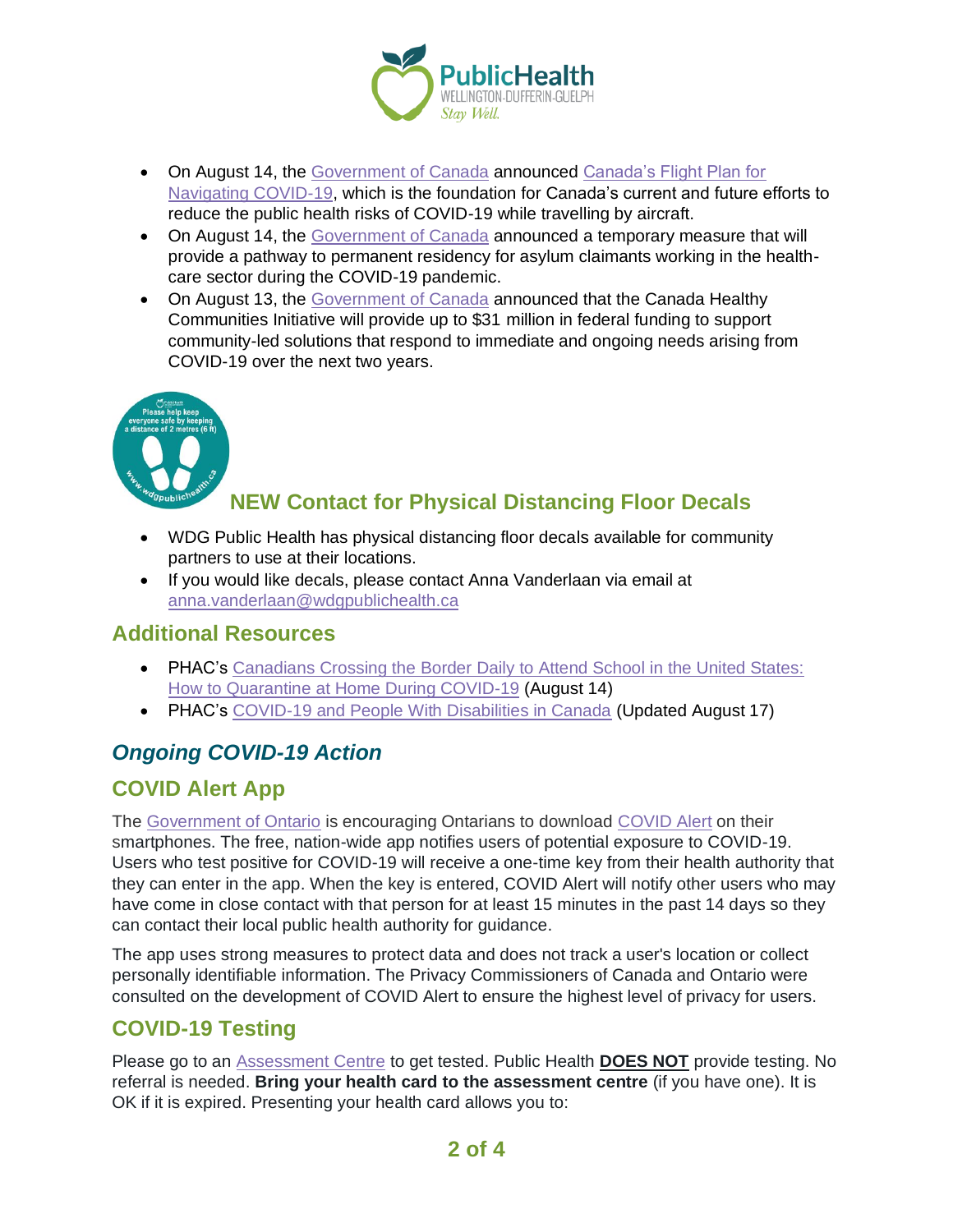

- Check your test results online. Public Health only calls those who test positive.
- Be treated or prescribed medication for other respiratory conditions if needed and if this option is available at your assessment centre.
- Move through the testing process faster.

Further instruction will be provided by the clinician at the assessment centre based on individual assessment. Be prepared for increased wait times at the assessment centres.

#### **Check Your COVID-19 Test Results Online**

The Ontario government has launched an online [COVID-19 Test Result Viewer.](https://covid19results.ehealthontario.ca:4443/agree) This offers fast and secure access to test results on your computer or mobile device. NOTE: **Online test results are only available to those with an Ontario photo (green) health card.**

If you receive a positive result via the online COVID-19 Test Result Viewer, you will have the option to report your information to Public Health through Contact +. Contact + is a voluntary, web-based service for positive results received via the COVID-19 Test Result Viewer. **It does not replace the call you get from Public Health**. Contact + allows you to confirm your contact details as well as review and answer the questions that Public Health will ask you, in advance of your call. You may add this information for up to 48 hours after your positive test result is reported. For more information about Contact + visit the [testing and results](https://www.wdgpublichealth.ca/your-health/covid-19-information-public/testing-and-results) page.

## **Face Coverings Required for Commercial Businesses in WDG**

Dr. Nicola Mercer, Medical Officer of Health, has issued an order under Section 22 of the *Health Protection and Promotion Act*.

What this means:

• A face covering is required for any customer, patron, employee or visitor when entering and while on the premises of any commercial establishment in the WDG region. The order will be in effect until rescinded.

For more details on the order and frequently asked questions, [visit our website](https://www.wdgpublichealth.ca/your-health/covid-19-information-public/face-coverings-class-order-and-faqs) or contact our call centre at 519-822-2715 ext. 4020.

Individuals who may be exempted from this Order:

- Children under the age of two years.
- Children under the age of five years (either chronologically or developmentally) who refuse to wear a face covering and cannot be persuaded to do so by their caregiver.
- People whose ability to breathe is in any way inhibited by the face covering.
- People that have any other medical reason they cannot wear a face covering safely, such as, but not limited to, respiratory disease, cognitive difficulties or difficulties in hearing or processing information.

Learn more about the [wear and care of face coverings.](https://www.wdgpublichealth.ca/your-health/covid-19-information-public/face-coverings-class-order-and-faqs/wear-and-care-face)